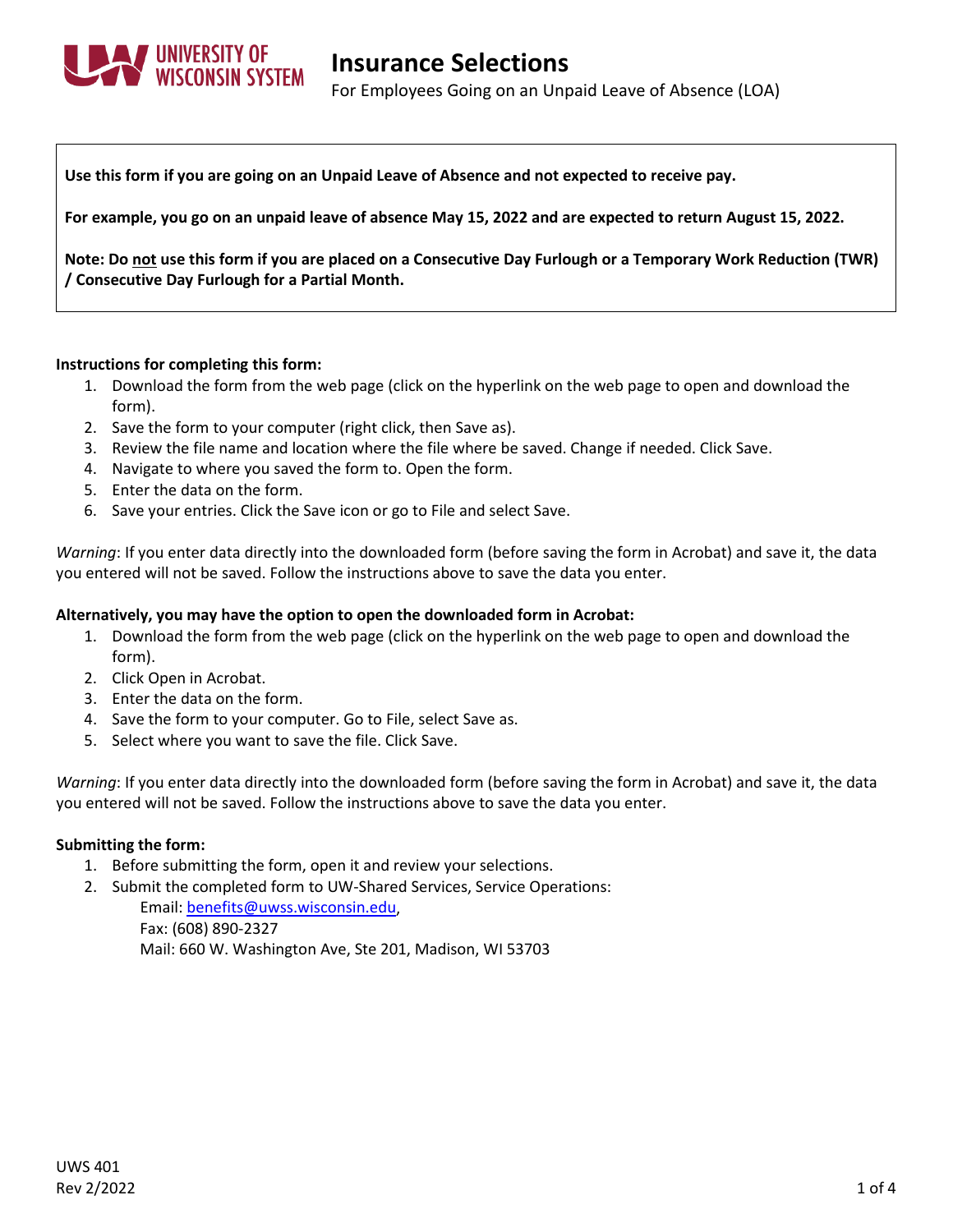

# **Insurance Selections**

For Employees Going on an Unpaid Leave of Absence (LOA)

**This page has been intentionally left blank.**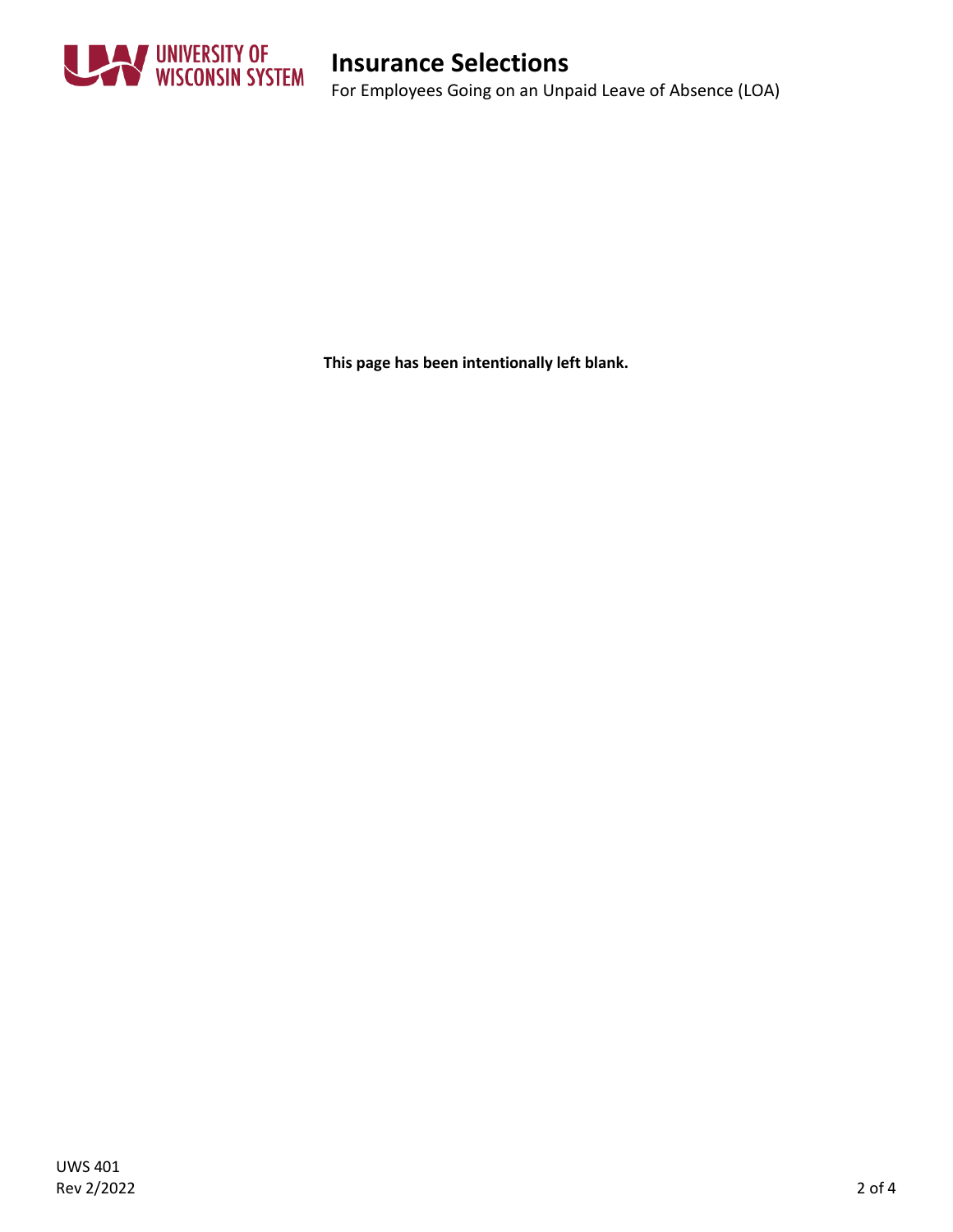

# **Insurance Selections**

For Employees Going on an Unpaid Leave of Absence (LOA)

| <b>Employee Name:</b>                                                                |  | <b>Employee ID:</b>                  | Date: |  |
|--------------------------------------------------------------------------------------|--|--------------------------------------|-------|--|
| <b>Expected Begin Date of Unpaid LOA:</b><br><b>Expected End Date of Unpaid LOA:</b> |  | <b>Email Used during LOA:</b>        |       |  |
| <b>Mailing Address Used during LOA:</b>                                              |  | <b>Phone Number Used during LOA:</b> |       |  |

During an unpaid leave of absence, you may maintain your benefit coverages as outlined below:

- Payroll Deduction Multiple deductions from your paycheck(s) prior to your leave.
- Direct Bill (Benefits Billing) If you elect to be billed, you will receive a monthly billing statement and you must submit your payment to UW-Shared Services, Service Operations by the  $10^{th}$  of each month.

If you do not want to maintain your benefits during your unpaid leave, you may let your benefits lapse. If coverage lapses, you may re-enroll in any lapsed benefits by submitting the applicable benefit application(s) to your institution's human resources office within 30 calendar days of your return to work from your leave (coverage effective first of the month following receipt of the application(s). If you do not re-enroll within 30 days of your return to work, your enrollment opportunities are limited.

For the benefit plans in which you are enrolled, check "Yes" or "No" below to indicate if you want to maintain that benefit during your leave. If want to continue a benefit plan(s), also enter how you would like to pay the premium. If you do not want to keep a benefit plan(s), check "No" below – *DO NOT submit an application to cancel your benefits.*

| <b>Benefit Plan</b>                                                                                                                                                                                                                                                      | Coverage<br>Level | <b>Monthly</b><br><b>Employee Cost</b> | Continue on<br>LOA? |           | Payment<br><b>Method</b> |
|--------------------------------------------------------------------------------------------------------------------------------------------------------------------------------------------------------------------------------------------------------------------------|-------------------|----------------------------------------|---------------------|-----------|--------------------------|
| State Group Health Insurance                                                                                                                                                                                                                                             |                   | First 3<br>Months:                     | Yes<br>O            | No        |                          |
|                                                                                                                                                                                                                                                                          |                   | After 3<br>Months:                     | Yes                 | No        |                          |
| <b>Preventive Dental Insurance</b>                                                                                                                                                                                                                                       |                   |                                        | Yes                 | <b>No</b> |                          |
| Supplemental Dental Insurance                                                                                                                                                                                                                                            |                   |                                        | ( )<br>Yes          | No        |                          |
| <b>Vision Insurance</b>                                                                                                                                                                                                                                                  |                   |                                        | Yes                 | No        |                          |
| State Group Life Insurance - Basic*                                                                                                                                                                                                                                      |                   |                                        | <b>Yes</b><br>Ο     | No        |                          |
| State Group Life Insurance - Supplemental                                                                                                                                                                                                                                |                   |                                        | <b>Yes</b>          | <b>No</b> |                          |
| State Group Life Insurance - Additional                                                                                                                                                                                                                                  |                   |                                        | Yes                 | No        |                          |
| State Group Life Insurance - Spouse / Dependent                                                                                                                                                                                                                          |                   |                                        | Yes                 | No        |                          |
| *If you maintain your State Group Life Insurance - Basic coverage, you may choose to maintain and/or lapse your other levels of coverage<br>(Supplemental, Additional and Spouse/Dependent). If Basic coverage is not maintained, all coverage levels will lapse.        |                   |                                        |                     |           |                          |
| Individual & Family Life Insurance - Employee *                                                                                                                                                                                                                          |                   |                                        | Yes                 | No        |                          |
| Individual & Family Life Insurance -<br>Spouse/Domestic Partner                                                                                                                                                                                                          |                   |                                        | Yes<br>()           | No        |                          |
| Individual & Family Life Insurance - Child(ren)                                                                                                                                                                                                                          |                   |                                        | $\bigcirc$ Yes      | No        |                          |
| *If you maintain your Individual & Family Life Insurance - Employee coverage, you may choose to maintain and/or lapse your other levels of<br>coverage (Spouse/Domestic Partner and Child(ren)). If Employee coverage is not maintained, all coverage levels will lapse. |                   |                                        |                     |           |                          |
| UW Employees, Inc. Life Insurance                                                                                                                                                                                                                                        |                   |                                        | Yes                 | No        |                          |
| Accidental Death & Dismemberment Insurance                                                                                                                                                                                                                               |                   |                                        | Yes                 | No        |                          |